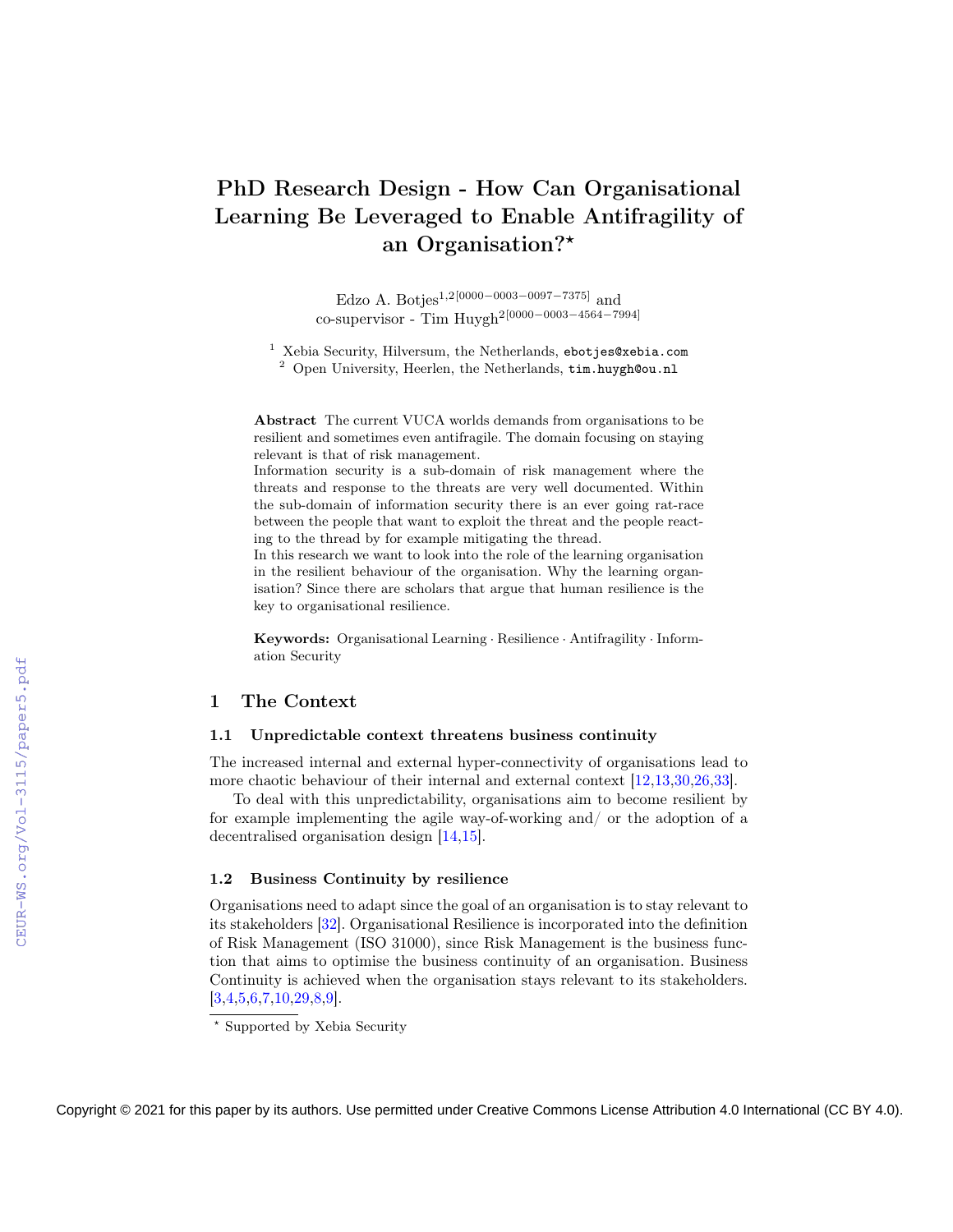### 1.3 Business Continuity by antifragility

Resilience is the behaviour of the value of a system over time in response to a stressor event  $(f(time) = value)$  [\[15](#page-6-0)[,31\]](#page-7-0). Antifragility is the behaviour of the value of a system in response to stress  $(f(stress) = value)$  [\[15](#page-6-0)[,36\]](#page-7-1). Resilient behaviour maximized/ optimized leads to a system with antifragile behaviour. Antifragile is the antithesis of fragile [\[36\]](#page-7-1). In the current Body-of-Knowledge on antifragility [\[14,](#page-6-1)[15\]](#page-6-0) it is theorised that the capability of a learning organisation [\[34](#page-7-2)[,24](#page-6-2)[,23\]](#page-6-3) is relevant for being resilient as it is relevant to be antifragile.

### 1.4 Human factor in resilience

In Hoogervorst (2017) [\[25\]](#page-6-4) it is stated, in the Enterprise Engineering Sigmatheory, that the freedom of human behaviour is the only way to deal with the chaotic world. This is a logical deduction based on the theories on Variety [\[2,](#page-5-0)[11\]](#page-5-1) and Requisite Variety [\[11\]](#page-5-1) and organisation behaviour (ref needed). Taleb (2012) [\[36\]](#page-7-1) stated that the ideal Antifragile organisation is that of a selfemployed worker.

### 1.5 One or more humans?

Organisation are complex-adaptive-systems [\[28,](#page-6-5)[35\]](#page-7-3). Organisations can be defined as as "The purpose and function express that enterprises aim to fulfil or address certain (perceived) wants and needs of (certain) societal member of society at large by delivering products and/or services." [\[25\]](#page-6-4). Via these two lenses organisations can exists out of one person or out of more than one person. Therefor the attributes of an resilient organisation and an antifragile organisation can be applied to organisations of one or of more humans. This is relevant for the research (application) domain.

#### 1.6 Extended Antifragile Attributes List (EAAL)

Research has shown that to become antifragile, certain types of resilience are relevant [\[15\]](#page-6-0). The relevant attributes to become antifragile and resilient are grouped in the EAAL. The ordering in the EAAL makes distinction between attributes relevant to organisation learning as defined by [\[34\]](#page-7-2) and attributes that are not.

# 2 Research question

The attributes relevant to organisational learning are applicable to all three types of resilience as for an organisation with antifragile behaviour. This distinguishes the attributes relevant to organisational learning from the other attributes in the EAAL.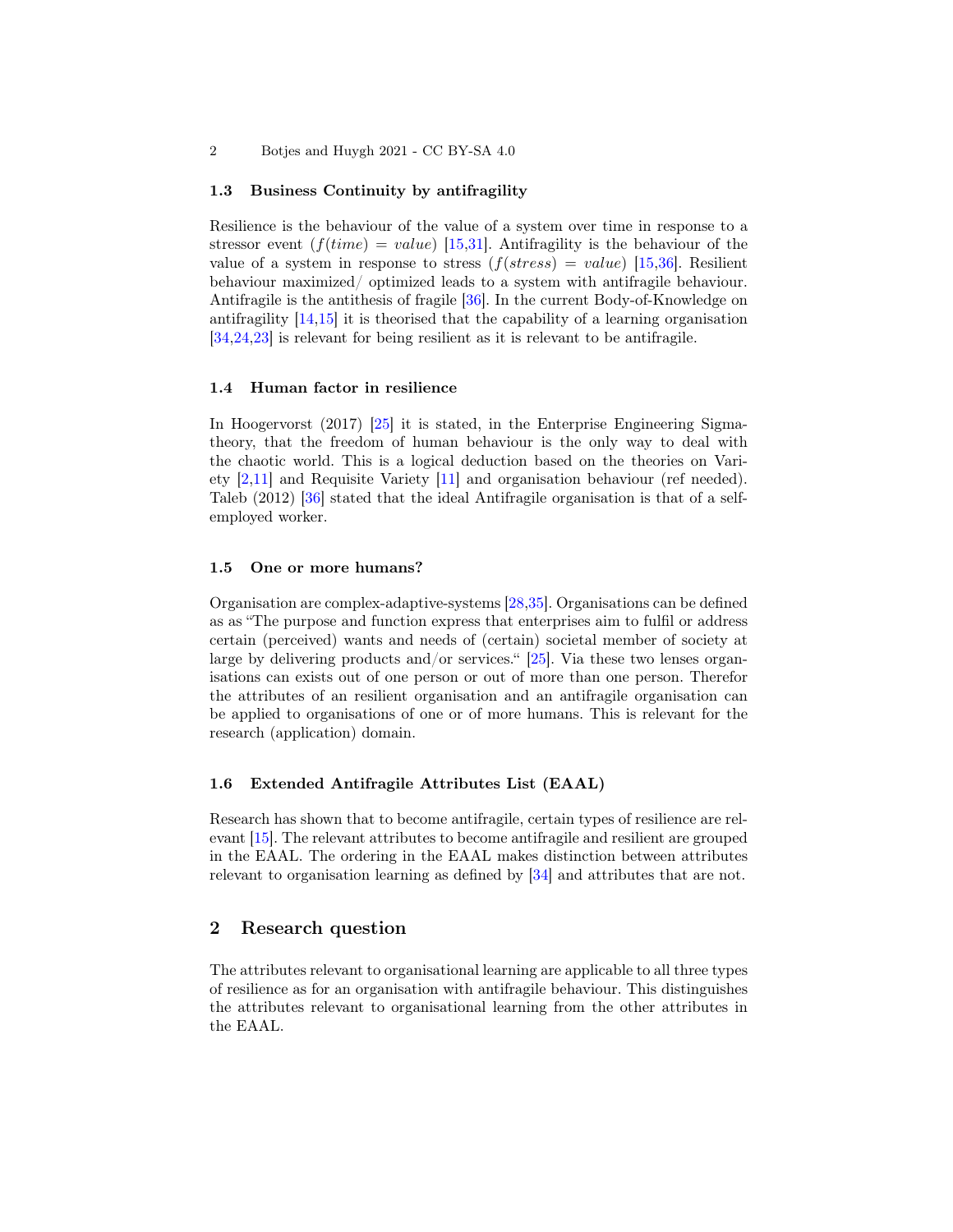#### 2.1 Main Research Question

This leads to the main research question: How can organisational learning be leveraged to enable antifragility of an organisation?

This question is relevant since the answer will have impact the design of the organisation. information security as part of risk management.

### 2.2 Sub-Research Question

This research will firstly limit itself to the application of the research within the domain of information security.

Information Security is a sub-domain of the risk management domain [\[17,](#page-6-6)[26\]](#page-6-7). The exposure to incident in the Information security domain is ever increasing [\[17\]](#page-6-6). Information security recognizes the importance of the human factor in the response to incidents [\[1\]](#page-5-2). Information security recognizes the importance of absorbing change (conformance) as the enablement of creating value (performance) [\[26](#page-6-7)[,27\]](#page-6-8). The cost of Information security incidents and the information security investments keep growing [\[38\]](#page-7-4).

"Worldwide spending on information security products and services will reach more than \$114 billion in 2018, an increase of 12.4 percent from last year, according to the latest forecast from Gartner, Inc. In 2019, the market is forecast to grow 8.7 percent to \$124 billion." - Gartner in 2018 [\[20\]](#page-6-9).

"The stakes are also getting higher. Gartner estimates by 2025, 40% of boards of directors will have a dedicated cybersecurity committee overseen by a qualified board member, up from less than 10% today." - Gartner in 2021 [\[21\]](#page-6-10).

"Worldwide spending on information security and risk management technology and services is forecast to grow 12.4% to reach \$150.4 billion in 2021, according to the latest forecast from Gartner, Inc. Security and risk management spending grew 6.4% in 2020." - Gartner in 2021 [\[22\]](#page-6-11).

The research sub-question that arise are:

- 1. When is an organisation resilient and why is this relevant to an organisation?
- 2. What is the role of the learning organisation in the view of an organisation as a complex adaptive system?
- 3. Can personal behaviour be decoupled from organisational behaviour?
- 4. Is there a link between organisational behaviour and the learning organisation?
- 5. What is the best way to influence personal behaviour to influence organisational behaviour in the optimisation of organisational resilience?

# 3 Work/ Product breakdown structure

The following products are to be envisioned to be part of this research.

1. Research Tool RDS/Graph to improve the literature research method of snowballing and maybe even other types of systematic literature research.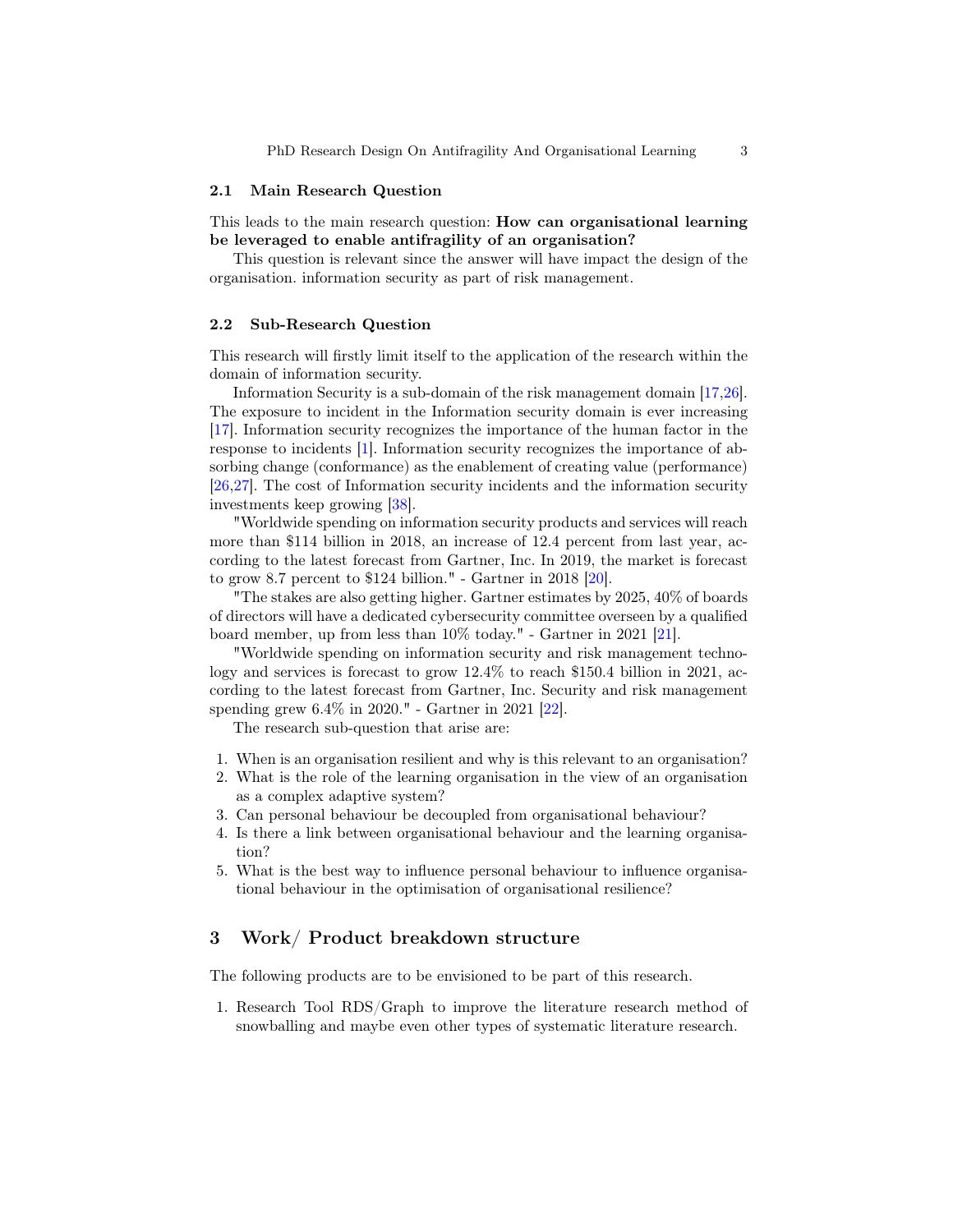- 2. Position Paper (Chaos) stating that there is difference between objective and subjective chaos and identifying the role of learning in this context.
- 3. Research paper on the role of resilience and antifragility in the domain of Risk Management and Information Security Management.
- 4. Research paper on the link between the Learning Organisation and Organisational Behaviour and Personal Behaviour.
- 5. Research paper on what defines and influences Personal Behaviour.
- 6. By somebody else: EAAL Framework replication (in the Organisational domain)
- 7. By somebody else: EAAL Framework validation in the IT domain

# 4 Relevant Theories

- 1. Variety definition by Asbey and Beer [\[2,](#page-5-0)[11\]](#page-5-1)
- 2. Viable Systems Theory by Beer [\[11\]](#page-5-1)
- 3. Chaos definition by Lorentz [\[37\]](#page-7-5)
- 4. Function and Construction by Dietz and Mulder [\[19\]](#page-6-12)
- 5. Holistic view on Learning Organisation defined by Senge [\[34\]](#page-7-2)
- 6. Risk Management by Hutchins [\[26\]](#page-6-7)
- 7. Enterprise Governance of IT by Haes et al. [\[18\]](#page-6-13)

# 5 Domain Lenses

- 1. Complexity Science in contrast to reductionist science
- 2. Complex Adaptive Systems in the context of Complexity Science
- 3. Organisation as Complex Adaptive Systems
- 4. (Organisational) behaviour of organisations
- 5. Resilience as specific organisational "behaviour"
- 6. Human behaviour as specific element of resilience
- 7. Human as a social being
- 8. Human as an emotional being.

# 6 Research Lenses

[ywdqdhpc\)](https://www.overleaf.com/read/wncjywdqdhpc).

- 1. Science through the lens of Karl Popper (Verification & Falsification)
- 2. Science should be open (FAIR, OSF) otherwise verification and falsification is very limited.
- 3. Work will be done under CC BY-SA 4.0
- 4. Research will be done in public gitlab repositories.

The research notes are versioned in a wiki [\(https://gitlab.com/edzob/com](https://gitlab.com/edzob/complex_adaptive_systems-knowledge_base/-/wikis/home) [plex\\_adaptive\\_systems-knowledge\\_base/-/wikis/home\)](https://gitlab.com/edzob/complex_adaptive_systems-knowledge_base/-/wikis/home).

The research project files are versioned in a repository [\(https://gitlab.com](https://gitlab.com/edzob/complex_adaptive_systems-knowledge_base/-/tree/master/) [/edzob/complex\\_adaptive\\_systems-knowledge\\_base/-/tree/master/\)](https://gitlab.com/edzob/complex_adaptive_systems-knowledge_base/-/tree/master/)

This paper is versioned on gitlab [\(https://gitlab.com/edzob/complex\\_ada](https://gitlab.com/edzob/complex_adaptive_systems-knowledge_base/-/tree/master/eewc.dc.2021) [ptive\\_systems-knowledge\\_base/-/tree/master/eewc.dc.2021\)](https://gitlab.com/edzob/complex_adaptive_systems-knowledge_base/-/tree/master/eewc.dc.2021) and this paper is versioned on overleaf [\(https://www.overleaf.com/read/wncj](https://www.overleaf.com/read/wncjywdqdhpc)

<sup>4</sup> Botjes and Huygh 2021 - CC BY-SA 4.0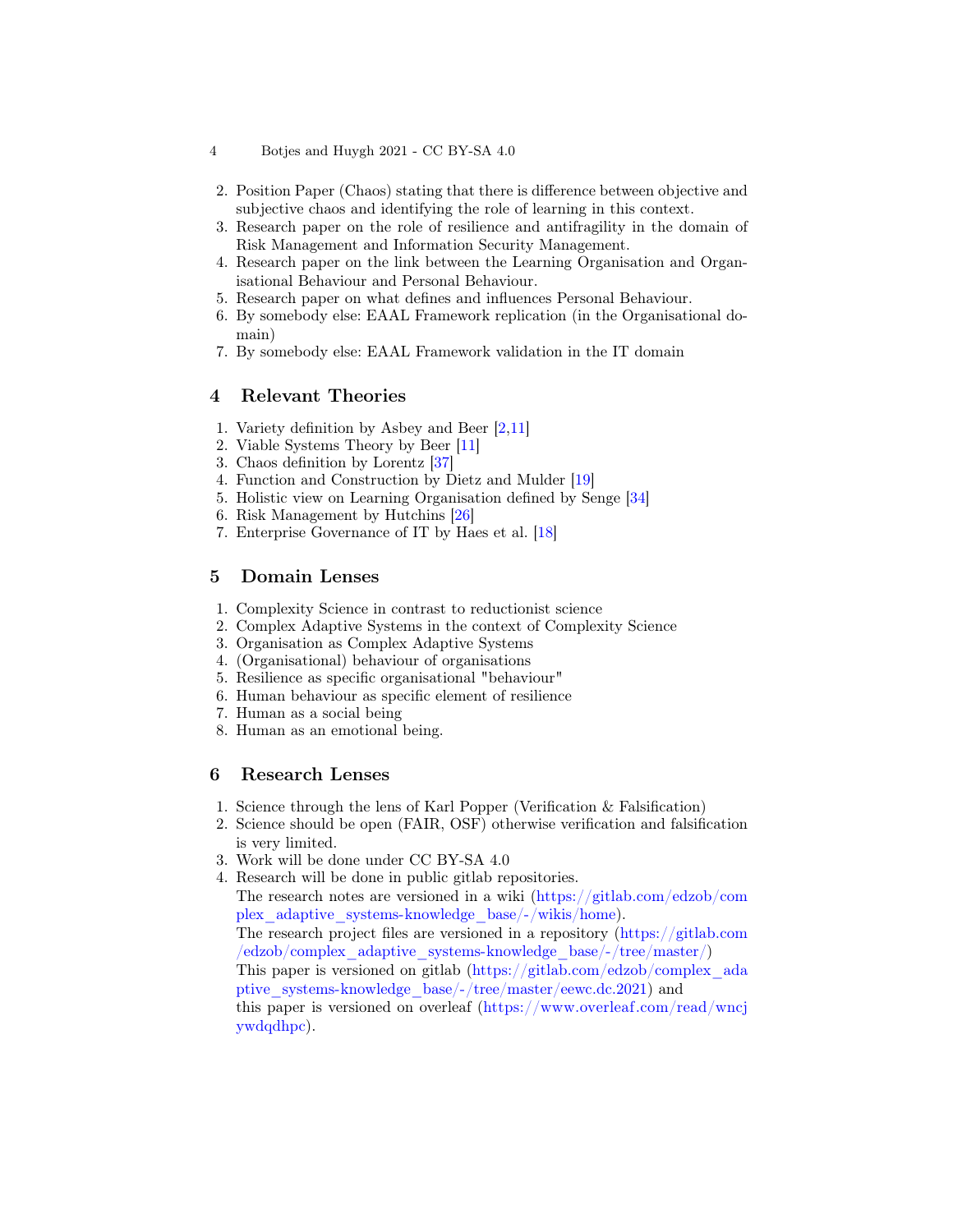PhD Research Design On Antifragility And Organisational Learning 5

### 7 Research dogmatic Statements

- 1. Replication of scientific experiments in the social domain are impossible due to the influence of human beings. This impacts the research design.
- 2. Enterprise Architecture (EA) and Enterprise Engineering (EE) are part of the social science domain.
- 3. Organisational Resilience is part of risk management.
- 4. Risk management aims to "optimise" business continuity.
- 5. CyberSecurity and Information Security Management are organisational capability in the domain of risk management.
- 6. The goal of an organisation is to stay relevant for its stakeholders.
- 7. Business continuity is about staying relevant.
- 8. Designing and managing the organisation to stay relevant is the shared goal of the expertises of risk management, Enterprise Architecture, Enterprise Engineering and and Enterprise Governance.

# 8 Produced Work

- 1. Botjes 2020 MSc Thesis "Defining Antifragility and the application on Organisation Design" - peer reviewed by 4 in exam commission, 7 practitioners and 30 subject matter experts. [\[14\]](#page-6-1)
- 2. Botjes 2021a IEEE Paper "Attributes relevant to antifragile organizations" - peer reviewed by 4 experts. [\[15\]](#page-6-0)
- 3. Botjes 2021b Whitepaper on objective & subjective chaos "Design for chaos" - not-peer reviewed [\[16\]](#page-6-14)

# 9 Changelog

### version 2021-12-09

- 1. section 9 "changelog" added
- 2. typo's fixed
- 3. added CC BY-SA 4.0 to running author
- 4. final sentence added to section 1.2 "Business Continuity by resilience"
- 5. made more clear difference between resilience and antfragility at the beginning of section 1.3 "Business Continuity by antifragility"
- 6. rewrite of 1.5 section "One or more humans?"
- 7. replaced "to optimise the resilience" by "to enable antifragility" in section 2.1 "main research question"
- 8. added reference to the relevance of Information Security in section 2.2 "Sub-Research Question"
- 9. extended the description at the beginning of section 3 "Work/ Product breakdown structure"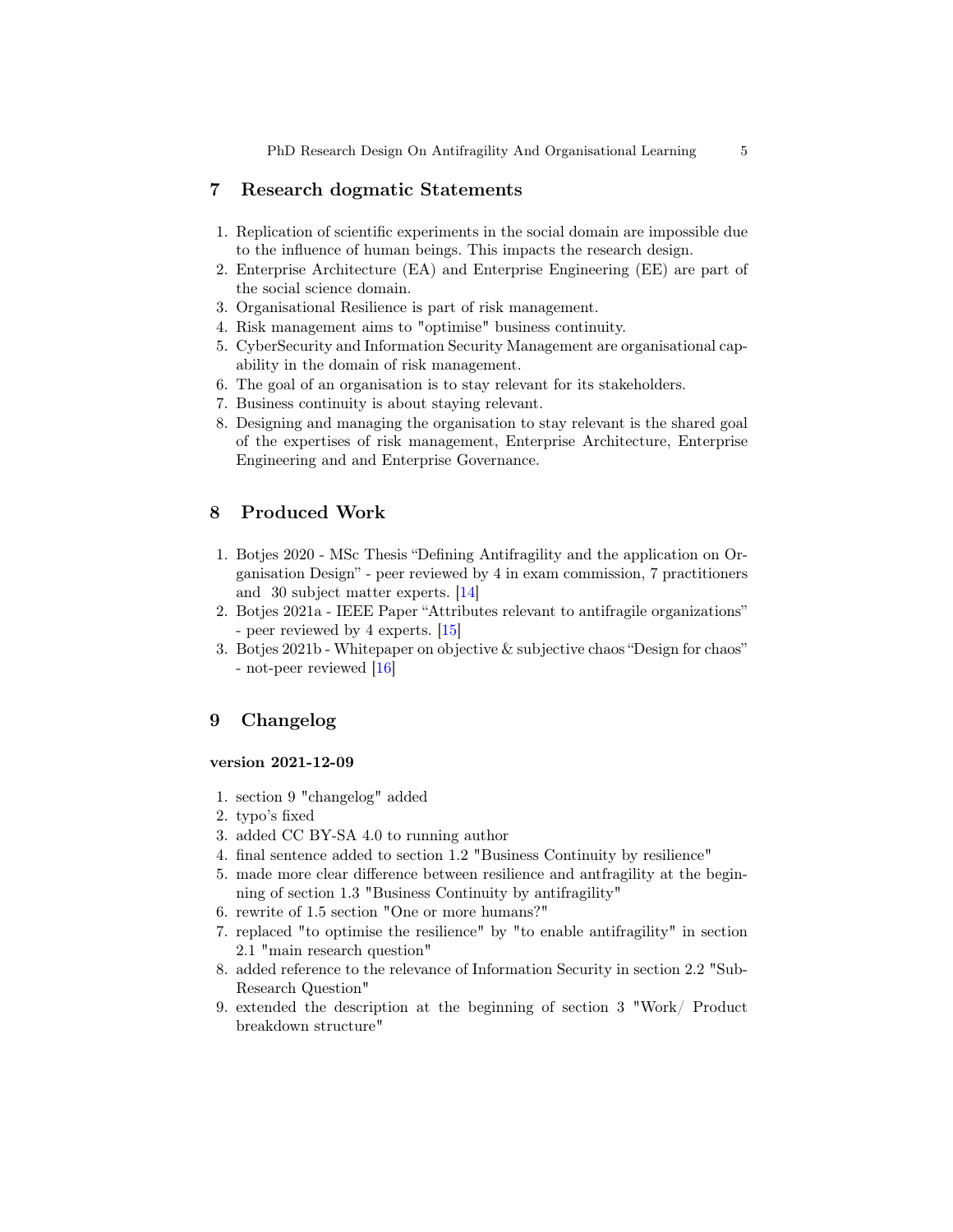6 Botjes and Huygh 2021 - CC BY-SA 4.0

### version 2021-12-07

- 1. added section 1.6 "Extended Antifragile Attributes List (EAAL)"
- 2. added paragraf at the beginning of section 2 "Research question"
- 3. added links to wiki, paper and research repositoru in section 6 "Research lenses"

version 2021-12-02 version submitted to EEWC-DC.

version 2021-10-11 created draft version.

### References

- <span id="page-5-2"></span>1. Ali, R.F., Dominic, P.D.D., Ali, S.E.A., Rehman, M., Sohail, A.: Information security behavior and information security policy compliance: A systematic literature review for identifying the transformation process from noncompliance to compliance. Applied Sciences 11(8) (2021), <https://doi.org/10.3390/app11083383>
- <span id="page-5-0"></span>2. Ashby, W.R.: An Introduction to Cybernetics. Chapman & Hall and University Paperbacks, London, UK (1956)
- 3. Aven, T.: On some recent definitions and analysis frameworks for risk, vulnerability, and resilience. Risk Analysis: An International Journal  $31(4)$ , 515–522 (2011), <https://dx.doi.org/10.1111/j.1539-6924.2010.01528.x>
- 4. Aven, T.: Foundational issues in risk assessment and risk management. Risk Analysis: An International Journal 32(10), 1647–1656 (2012)
- 5. Aven, T.: The risk concept historical and recent development trends. Reliability Engineering & System Safety 99, 33–44 (2012), [https://dx.doi.org/10.1016/j.ress.](https://dx.doi.org/10.1016/j.ress.2011.11.006) [2011.11.006](https://dx.doi.org/10.1016/j.ress.2011.11.006)
- 6. Aven, T.: The concept of antifragility and its implications for the practice of risk analysis. Risk Analysis 35(3), 476–483 (2015), [https://dx.doi.org/10.1111/risa.12](https://dx.doi.org/10.1111/risa.12279) [279](https://dx.doi.org/10.1111/risa.12279)
- 7. Aven, T.: Risk assessment and risk management: Review of recent advances on their foundation. European Journal of Operational Research 253(1), 1–13 (2016)
- 8. Aven, T.: Fundamental principles of risk management and governance: Review of recent advances. Japanese Journal of Risk Analysis 29(1), 3–10 (2019)
- 9. Aven, T., Thekdi, S.: Enterprise Risk Management: Advances on Its Foundation and Practice. Routledge (2019)
- 10. Aven, T., Zio, E.: Knowledge in risk assessment and management. John Wiley & Sons (2018)
- <span id="page-5-1"></span>11. Beer, S.: The heart of enterprise: the managerial cybernetics of organization, Managerial cybernetics of organization, vol. 2. John Wiley & Sons, Chichester, West Sussex, UK (1979)
- 12. Bennett, N., Lemoine, G.J.: What a difference a word makes: Understanding threats to performance in a vuca world. Business Horizons  $57(3)$ ,  $311 - 317$  (may 2014), <https://dx.doi.org/10.2139/ssrn.2406676>
- 13. Bennett, N., Lemoine, G.J.: What vuca really means for you. Harvard Business Review  $92(1/2)$  (feb 2014)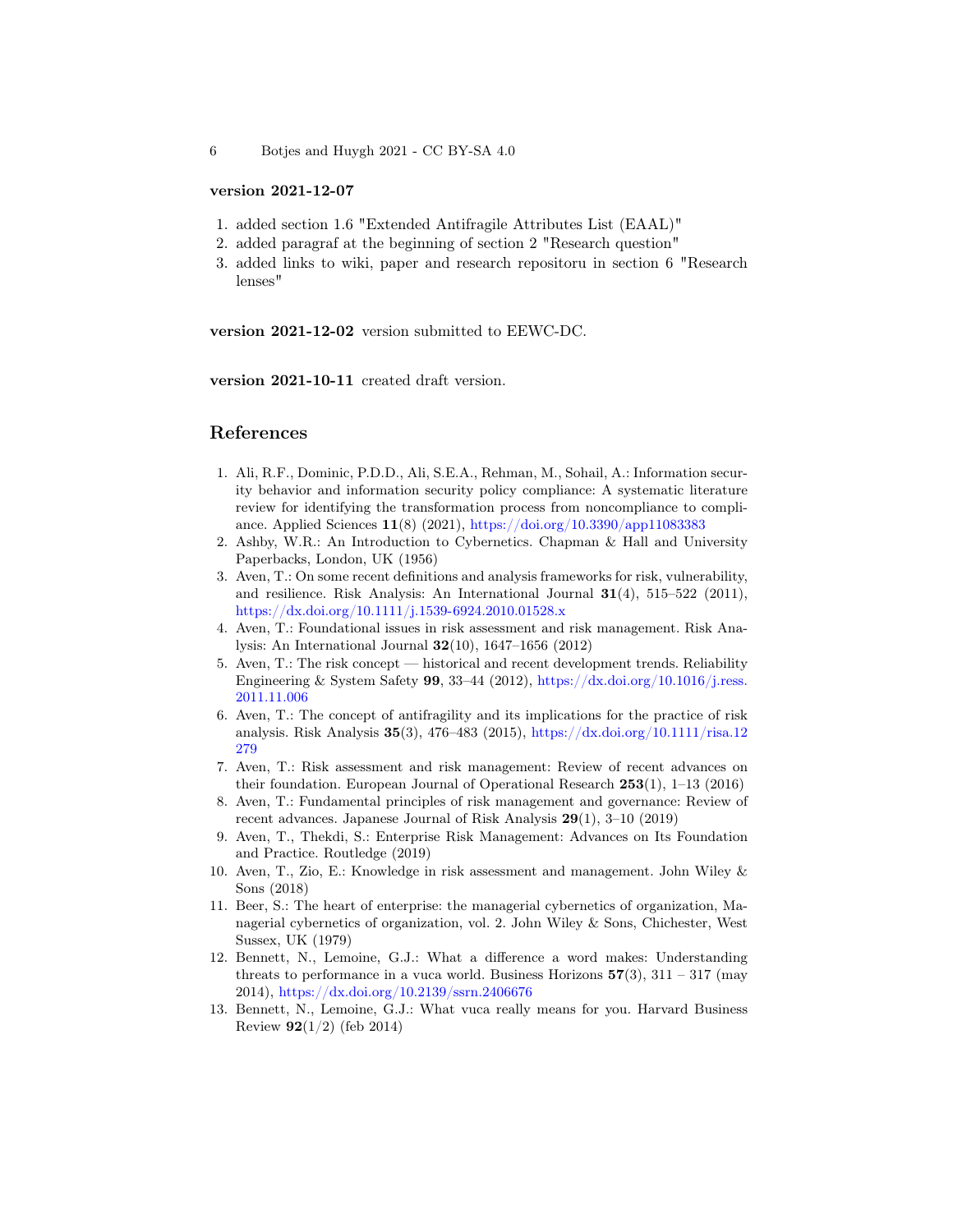- <span id="page-6-1"></span>14. Botjes, E.: Defining Antifragility and the application on Organisation Design. Master's thesis, Antwerp Management School (may 2020), [https://dx.doi.org/10.5281](https://dx.doi.org/10.5281/zenodo.3719389) [/zenodo.3719389](https://dx.doi.org/10.5281/zenodo.3719389)
- <span id="page-6-0"></span>15. Botjes, E., van den Berg, M., van Gils, Bart Mulder, H.: Attributes relevant to antifragile organizations. In: 2021 IEEE 23nd Conference on Business Informatics (CBI) (2021), <https://dx.doi.org/10.1109/CBI52690.2021.00017>
- <span id="page-6-14"></span>16. Botjes, E.A., Eusterbrock, T., Nouwens, H., van Steenbergen, M.: Design for chaos - a dya white paper by sogeti. [https://labs.sogeti.com/wp-content/uploads/2021/](https://labs.sogeti.com/wp-content/uploads/2021/11/Design-for-Chaos-a-DYA-white-paper-by-Sogeti-version-20211008-v1.pdf) [11/Design-for-Chaos-a-DYA-white-paper-by-Sogeti-version-20211008-v1.pdf](https://labs.sogeti.com/wp-content/uploads/2021/11/Design-for-Chaos-a-DYA-white-paper-by-Sogeti-version-20211008-v1.pdf) (11 2021), (Accessed on 12/02/2021)
- <span id="page-6-6"></span>17. Culot, G., Nassimbeni, G., Podrecca, M., Sartor, M.: The iso/iec 27001 information security management standard: literature review and theory-based research agenda. The TQM Journal (2021), <https://doi.org/10.1108/TQM-09-2020-0202>
- <span id="page-6-13"></span>18. De Haes, S., Van Grembergen, W., Joshi, A., Huygh, T.: Enterprise Governance of IT, Alignment, and Value. Springer International Publishing, Cham (01 2020), [https://doi.org/10.1007/978-3-030-25918-1\\_1](https://doi.org/10.1007/978-3-030-25918-1_1)
- <span id="page-6-12"></span>19. Dietz, J.L., Mulder, H.B.: Enterprise Ontology: A Human-Centric Approach to Understanding the Essence of Organisation. The Enterprise Engineering Series, Springer International Publishing (2020), [https://www.springer.com/de/book/9](https://www.springer.com/de/book/9783030388539) [783030388539](https://www.springer.com/de/book/9783030388539)
- <span id="page-6-9"></span>20. Gartner: Information security spending to exceed \$124b 2019 | gartner. [https:](https://www.gartner.com/en/newsroom/press-releases/2018-08-15-gartner-forecasts-worldwide-information-security-spending-to-exceed-124-billion-in-2019) [//www.gartner.com/en/newsroom/press-releases/2018-08-15-gartner- forecast](https://www.gartner.com/en/newsroom/press-releases/2018-08-15-gartner-forecasts-worldwide-information-security-spending-to-exceed-124-billion-in-2019) [s-worldwide-information-security-spending-to-exceed-124-billion-in-2019](https://www.gartner.com/en/newsroom/press-releases/2018-08-15-gartner-forecasts-worldwide-information-security-spending-to-exceed-124-billion-in-2019) (aug 2018), (Accessed on 12/08/2021)
- <span id="page-6-10"></span>21. Gartner: Cybersecurity presentation guide for security and risk leaders. [https:](https://www.gartner.com/en/articles/the-15-minute-7-slide-security-presentation-for-your-board-of-directors) [//www.gartner.com/en/articles/the-15-minute-7-slide-security-presentation-for](https://www.gartner.com/en/articles/the-15-minute-7-slide-security-presentation-for-your-board-of-directors)[your-board-of-directors](https://www.gartner.com/en/articles/the-15-minute-7-slide-security-presentation-for-your-board-of-directors) (dec 2021), (Accessed on 12/08/2021)
- <span id="page-6-11"></span>22. Gartner: Gartner forecasts worldwide security and risk management spending to exceed \$150 billion in 2021. [https://www.gartner.com/en/newsroom/press-rele](https://www.gartner.com/en/newsroom/press-releases/2021-05-17-gartner-forecasts-worldwide-security-and-risk-managem) [ases/2021-05-17-gartner-forecasts-worldwide-security-and-risk-managem](https://www.gartner.com/en/newsroom/press-releases/2021-05-17-gartner-forecasts-worldwide-security-and-risk-managem) (may 2021), (Accessed on 12/08/2021)
- <span id="page-6-3"></span>23. Garvin, D.A.: Building a learning organization. Harvard business review  $71(4)$ , 78–91 (jul 1993)
- <span id="page-6-2"></span>24. Garvin, D.A., Edmondson, A.C., Gino, F.: Is yours a learning organization? Harvard business review 86(3), 109–116 (apr 2008)
- <span id="page-6-4"></span>25. Hoogervorst, J.A.: Foundations of Enterprise Governance and Enterprise Engineering. Presenting the Employee-Centric Theory of organisation. Springer (2017), <https://doi.org/10.1007/978-3-319-72107-1>
- <span id="page-6-7"></span>26. Hutchins, G.: ISO 31000: 2018 Enterprise Risk Management. CERM Academy Series on Enterprise Risk Management, Certified Enterprise Risk Manager(R) Academy (nov 2018)
- <span id="page-6-8"></span>27. Huygh, T., Steuperaert, D., Haes, S., Joshi, A.: The role of compliance requirements in it governance implementation: An empirical study based on cobit 2019. In: Proceedings of Hawaii International Conference on System Sciences (HICSS 55) (01 2022), <https://www.researchgate.net/publication/354718657>
- <span id="page-6-5"></span>28. Jackson, M.C.: Critical Systems Thinking and the Management of Complexity. Wiley, 1 edn. (2019)
- 29. Jensen, A., Aven, T.: A new definition of complexity in a risk analysis setting. Reliability Engineering & System Safety 171, 169–173 (2018)